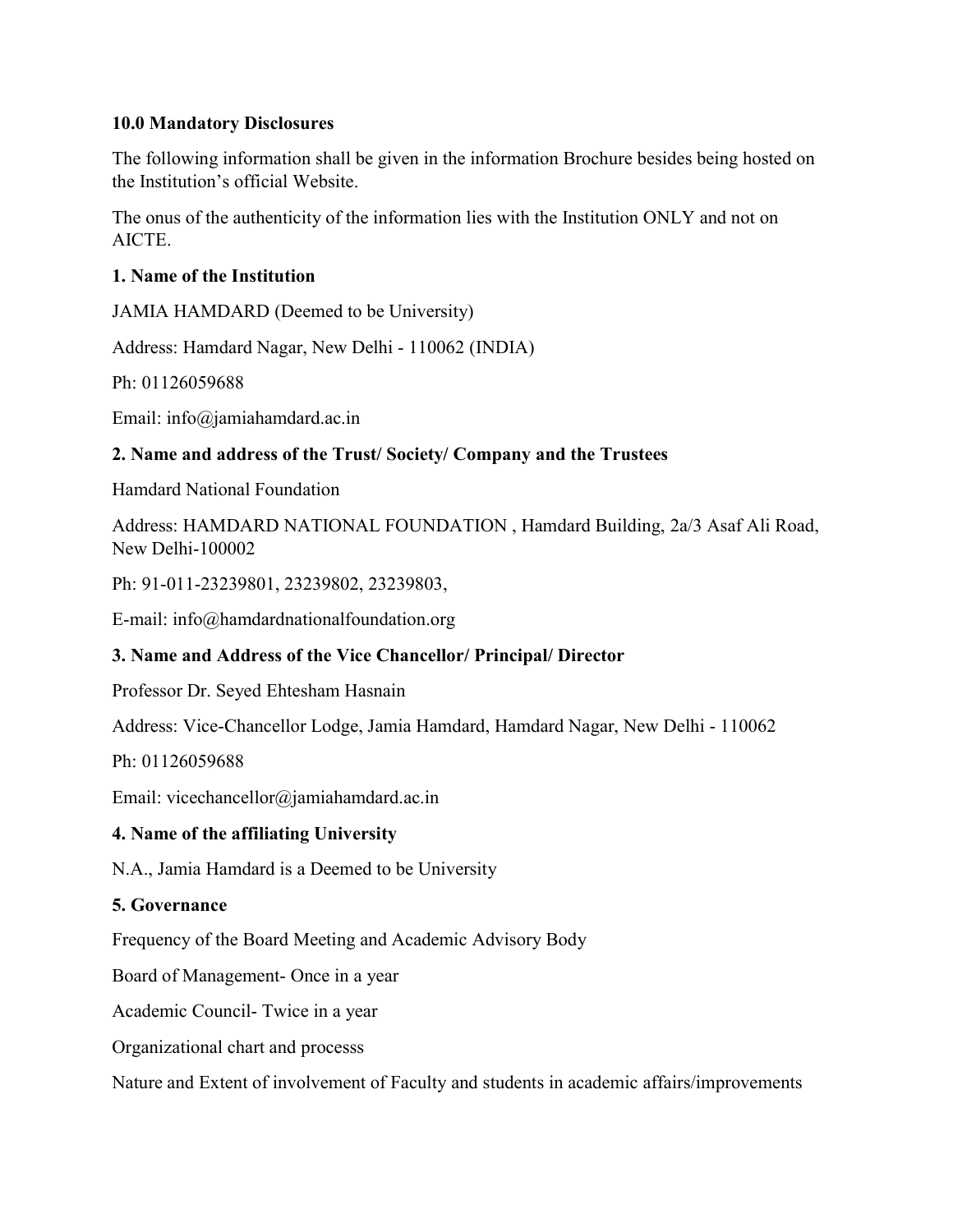Mechanism/ Norms and Procedure for democratic/ good Governance Student Feedback on Institutional Governance/ Faculty performance Yes Grievance Redressal mechanism for Faculty, staff and students Yes Establishment of Anti Ragging Committee Yes Establishment of Online Grievance Redressal Mechanism Yes Establishment of Grievance Redressal Committee in the Institution and Appointment of OMBUDSMAN by the University Yes Establishment of Internal Complaint Committee (ICC) Yes Establishment of Committee for SC/ ST Yes Internal Quality Assurance Cell Yes 6. Programmes Name of Programmes approved by AICTE B. Tech. (CSE), B.Tech. (ECE), MCA. Name of Programmes Accredited by AICTE B. Tech. (CSE), B.Tech. (ECE), MCA. Status of Accreditation of the Courses Active Total number of Courses 3 No. of Courses for which applied for Accreditation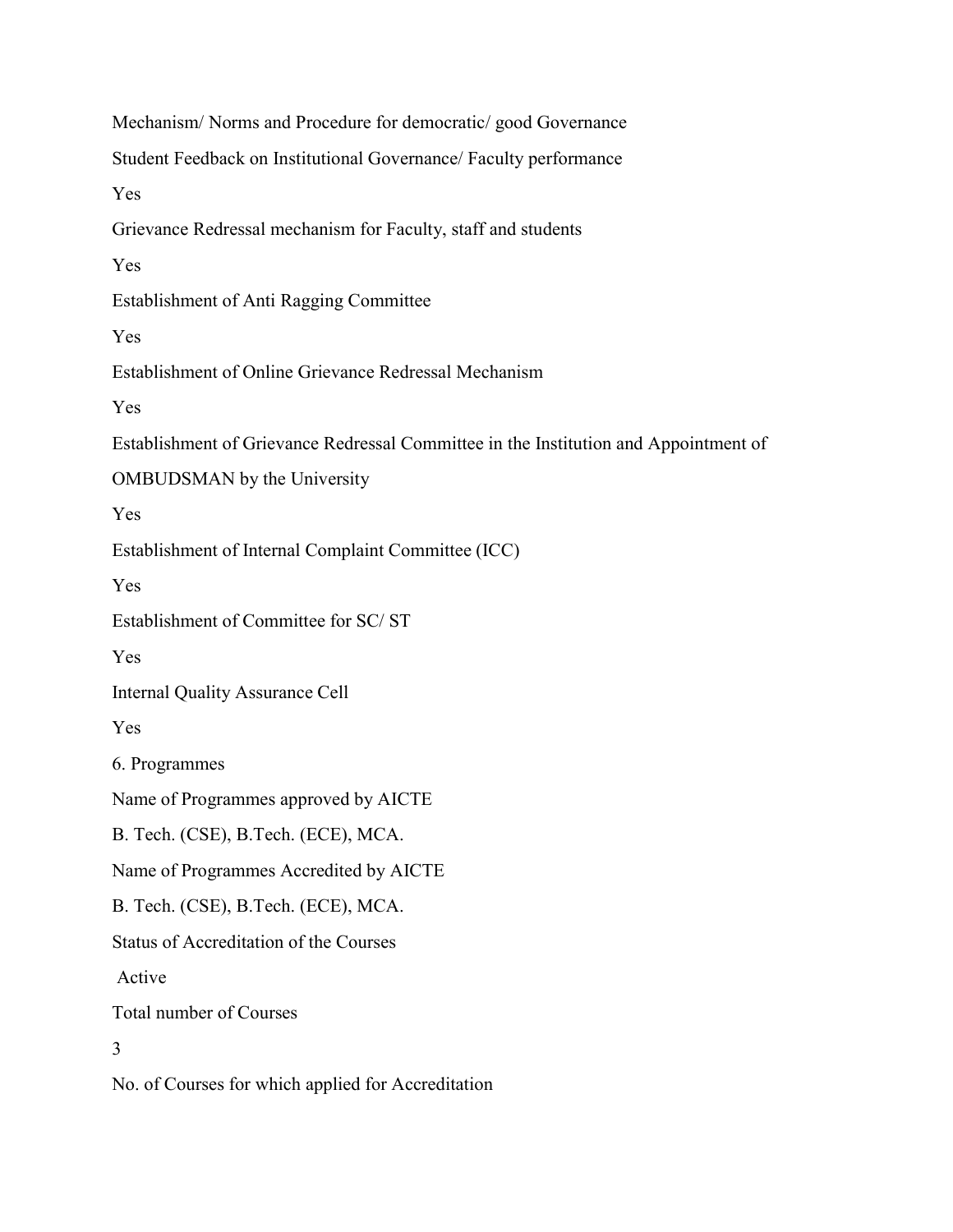3

Status of Accreditation – Approved

Preliminary/ Applied for SAR and results awaited/ Applied for SAR

and visits completed/ Results of the visits awaited/ Rejected/ Approved for ….. Courses

For each Programme the following details are to be given:

Name: MCA

Number of seats: 60

Duration: 3 years

Cut off marks/rank of admission during the last three years: As per Prospectus 2018

Fee: As per Prospectus

Placement Facilities

Yes

Campus placement in last three years with minimum salary, maximum salary and average salary

Name and duration of programme(s) having Twinning and Collaboration with Foreign University(s) and being run in the same Campus along with status of their AICTE approval. If there is Foreign

NA

Collaboration, give the following details:

Details of the Foreign University

Name of the University

Address

Website

Accreditation status of the University in its Home Country

Ranking of the University in the Home Country

Whether the degree offered is equivalent to an Indian Degree? If yes, the name of the agency

which has approved equivalence. If no, implications for students in terms of pursuit of higher

studies in India and abroad and job both within and outside the country

Nature of Collaboration

Conditions of Collaboration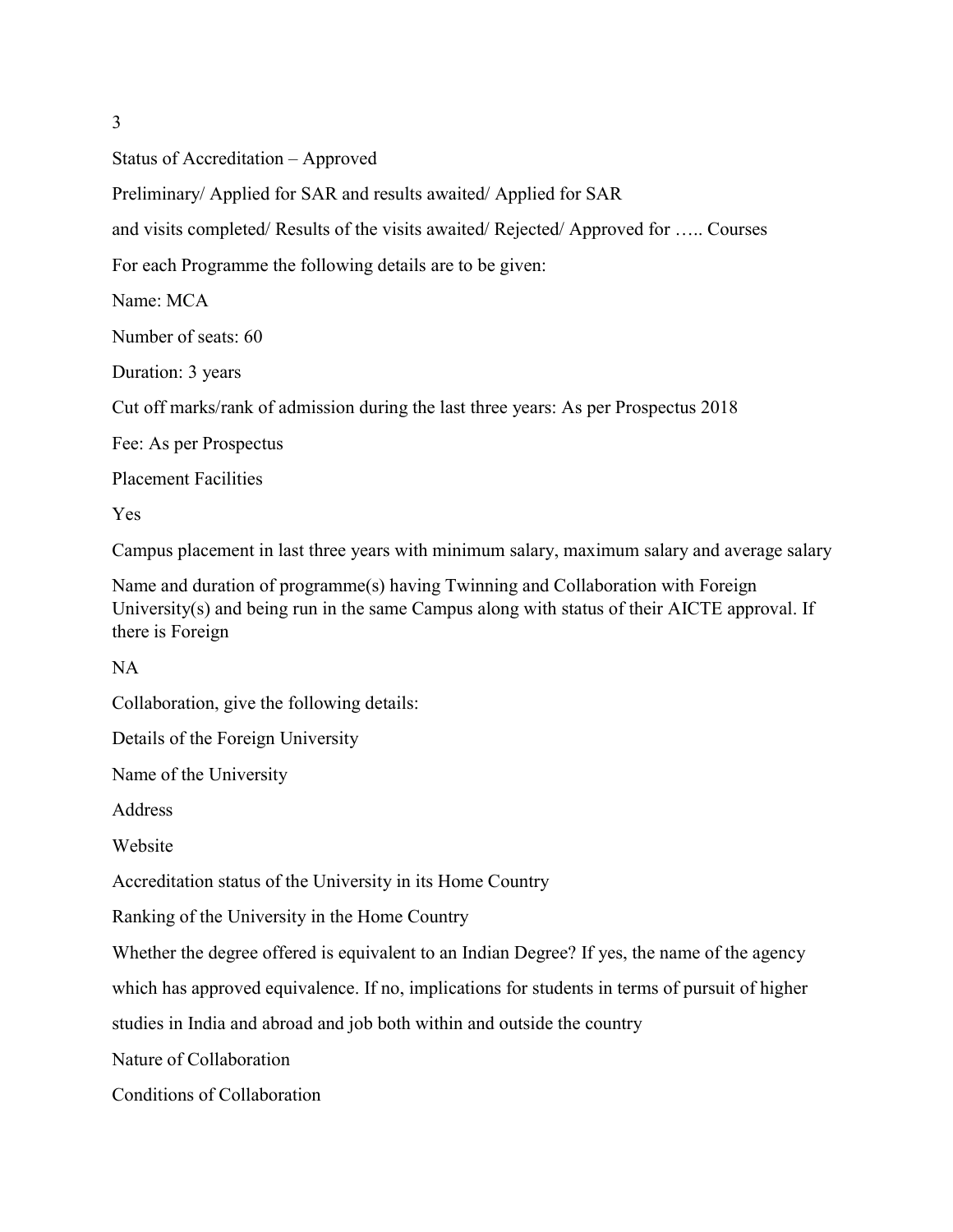Complete details of payment a student has to make to get the full benefit of Collaboration For each Programme Collaborated provide the following:

|       |                             |                            | Programme Focus                                                                                                                                                                                                                                                                                  |
|-------|-----------------------------|----------------------------|--------------------------------------------------------------------------------------------------------------------------------------------------------------------------------------------------------------------------------------------------------------------------------------------------|
| S. N. | <b>Name of the Employee</b> | <b>Designation</b>         | Number of seats                                                                                                                                                                                                                                                                                  |
| 1.    | Prof. M. Afshar Alam        | Professor & HOD            | Admission<br>Procedure                                                                                                                                                                                                                                                                           |
| 2.    | Prof. Ranjit Biswas         | Professor & Dean           | Fee                                                                                                                                                                                                                                                                                              |
|       |                             |                            | <b>Placement Facility</b>                                                                                                                                                                                                                                                                        |
| 3.    | Dr. Farheen Siddiqui        | <b>Assistant Professor</b> | Yes                                                                                                                                                                                                                                                                                              |
|       |                             |                            | <b>Placement Records</b>                                                                                                                                                                                                                                                                         |
| 4.    | Dr. Sameena Naaz            | <b>Assistant Professor</b> | for last three years<br>with minimum                                                                                                                                                                                                                                                             |
| 5.    | Dr. Parul Agarwal           | <b>Assistant Professor</b> | salary, maximum<br>salary and average                                                                                                                                                                                                                                                            |
| 6.    | Dr. Ihtiram Raza Khan       | <b>Assistant Professor</b> | salary                                                                                                                                                                                                                                                                                           |
|       |                             |                            | 7. Faculty                                                                                                                                                                                                                                                                                       |
|       |                             |                            | $\mathbf{r}$ and $\mathbf{r}$ and $\mathbf{r}$ and $\mathbf{r}$ and $\mathbf{r}$ and $\mathbf{r}$ and $\mathbf{r}$ and $\mathbf{r}$ and $\mathbf{r}$ and $\mathbf{r}$ and $\mathbf{r}$ and $\mathbf{r}$ and $\mathbf{r}$ and $\mathbf{r}$ and $\mathbf{r}$ and $\mathbf{r}$ and $\mathbf{r}$ and |

Branch wise list Faculty members

Permanent Faculty List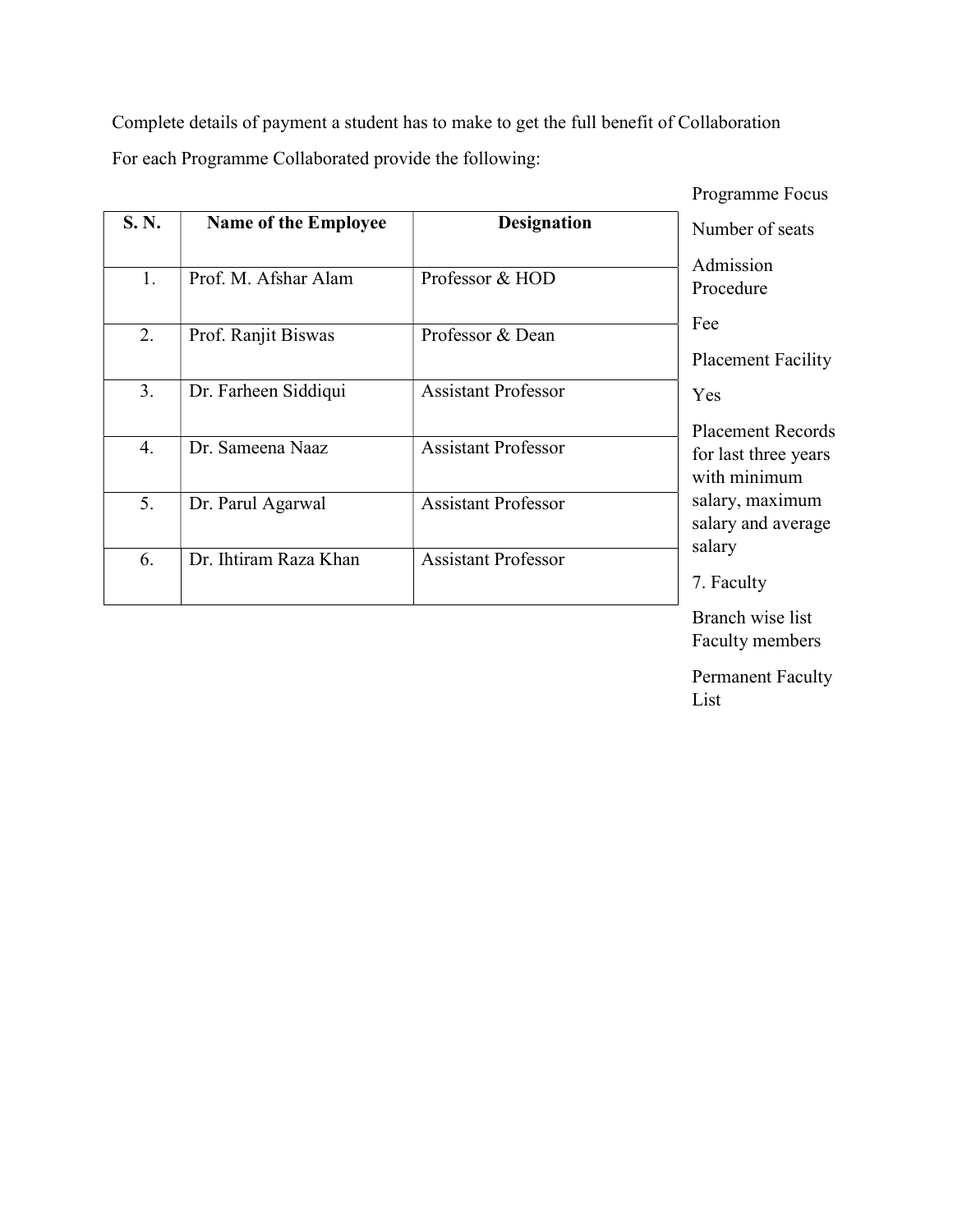| 7.  | Dr. Jawed Ahmed                        | <b>Assistant Professor</b>       |
|-----|----------------------------------------|----------------------------------|
| 8.  | Dr. Harleen Kaur                       | <b>Assistant Professor</b>       |
|     |                                        |                                  |
| 9.  | Dr. Syed Imtiyaz Hassan                | <b>Assistant Professor</b>       |
| 10. | Ms. Shabina Ghafir                     | <b>Assistant Professor</b>       |
| 11. | Dr. Bhavya Alankar                     | <b>Assistant Professor</b>       |
| 12. | Dr. Safdar Tanweer                     | <b>Assistant Professor</b>       |
| 13. | Mr. Mohd. Abdul Ahad                   | <b>Assistant Professor</b>       |
| 14. | Mrs. Suraiya Parveen                   | <b>Assistant Professor</b>       |
| 15. | Mr. Md. Tabrez Nafis                   | <b>Assistant Professor</b>       |
| 16. | Dr. Vinita Kumari                      | <b>Assistant Professor</b>       |
| 17. | Mr. Syed Shahabuddin<br>Ashraf         | <b>Assistant Professor</b>       |
| 18. | Mr. Syed Sibtain Khalid                | <b>Assistant Professor (ECE)</b> |
| 19. | Mr. Tabish Mufti                       | <b>Assistant Professor (CS)</b>  |
| 20. | Dr. Siddhartha Sankar<br><b>Biswas</b> | <b>Assistant Professor (CSE)</b> |
| 21. | Ms. Gautami Tripathi                   | <b>Assistant Professor (CSE)</b> |
| 22. | Mr. Aqeel Khalique                     | <b>Assistant Professor (CSE)</b> |
| 23. | Ms. Anam Saiyeda                       | <b>Assistant Professor (CSE)</b> |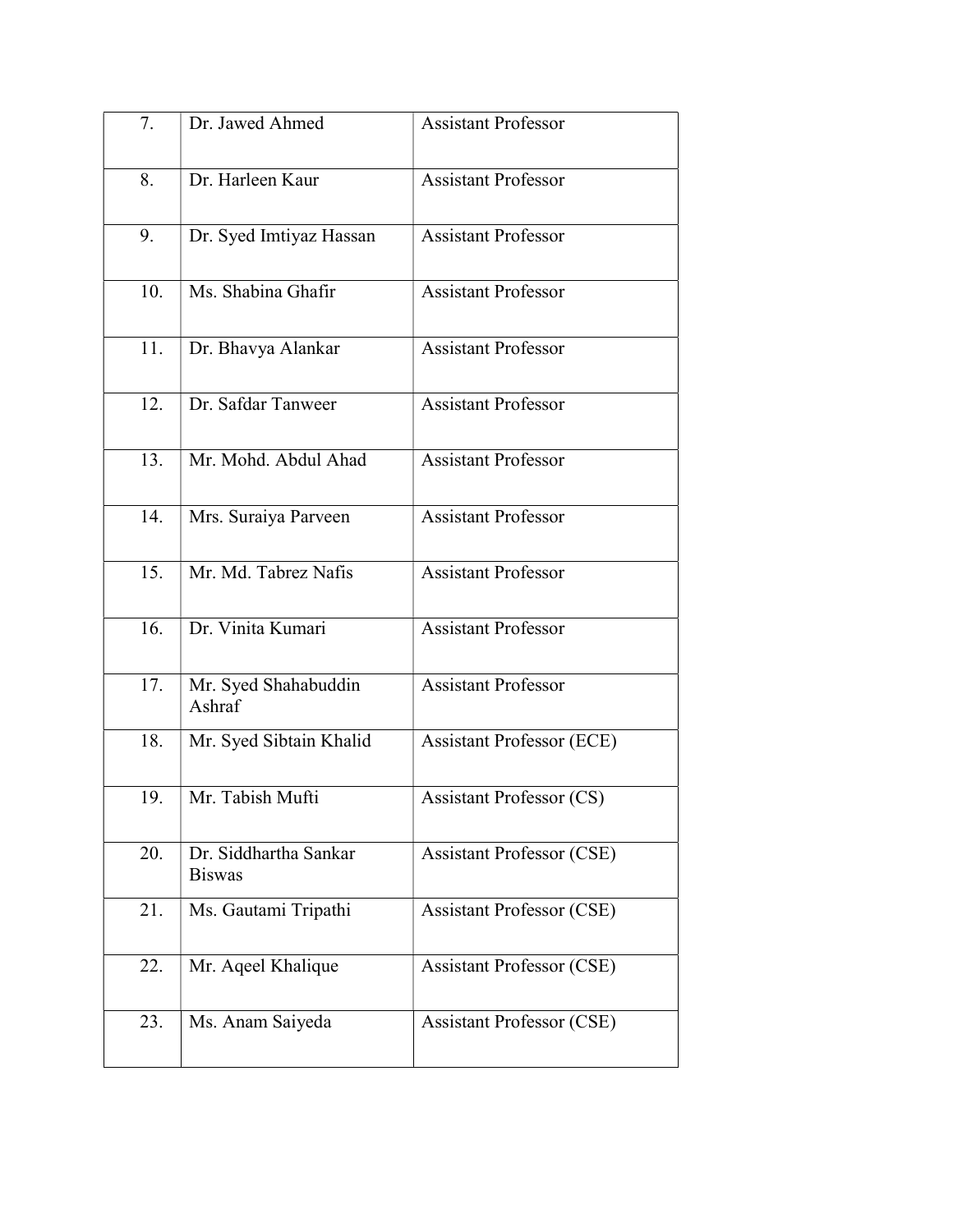| 24. | Dr. Sapna Jain      | <b>Assistant Professor (CS)</b>  |
|-----|---------------------|----------------------------------|
| 25. | Ms. Richa Gupta     | <b>Assistant Professor (CSE)</b> |
| 26. | Dr. Sherin Zafar    | <b>Assistant Professor (CSE)</b> |
| 27. | Mr. Zeeshan Ali Haq | <b>Assistant Professor (ECE)</b> |
| 28. | Dr. Imran Hussain   | <b>Assistant Professor (CS)</b>  |
| 29. | Mr. Faraz Doja      | <b>Assistant Professor (ECE)</b> |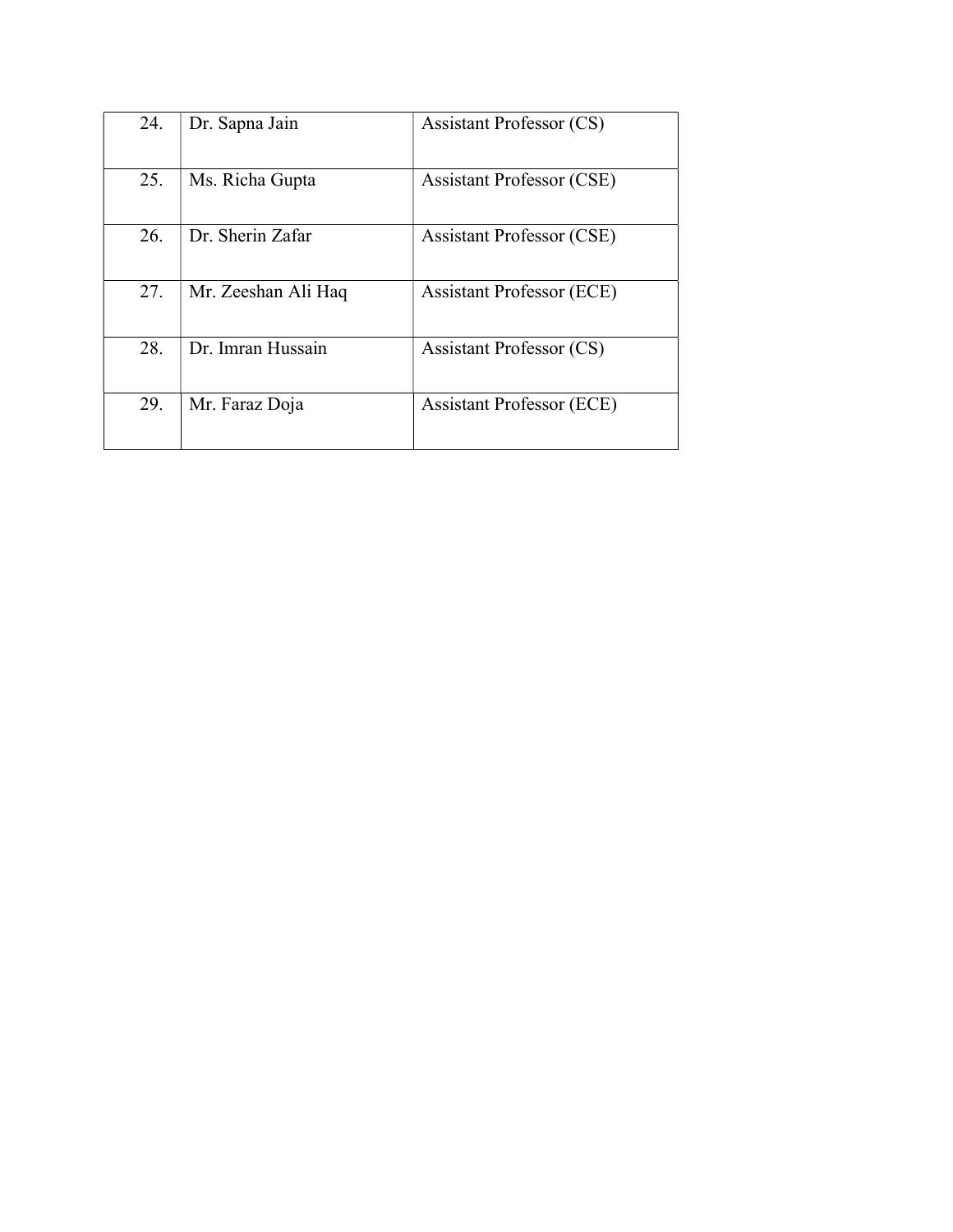# Contractual Faculty List

| S. N. | Name of the Employee    | <b>Designation</b>                       |
|-------|-------------------------|------------------------------------------|
|       |                         |                                          |
| 1.    | Mr. Anil Kumar Mahto    | <b>Assistant Professor (CSE)</b>         |
| 2.    | Mr. Shah Imran Alam     | <b>Assistant Professor (CSE)</b>         |
| 3.    | Mr. Samar Wazir         | <b>Assistant Professor (CSE)</b>         |
| 4.    | Ms. Maria Afzal         | <b>Assistant Prforessor (ECE)</b>        |
| 5.    | Mr. Naved Alam          | <b>Assistant Professor (ECE)</b>         |
| 6.    | Dr. Amit Bhooshan Singh | <b>Assistant Professor (Mathematics)</b> |
| 7.    | Mr. Piyush Kumar Gupta  | <b>Assistant Professor (CSE)</b>         |
| 8.    | Dr. Jyotsana Grover     | <b>Assistant Professor (CSE)</b>         |
| 9.    | Mr. Nafisur Rahman      | <b>Assistant Professor (CSE)</b>         |
| 10.   | Ms. Nida Iftekhar       | <b>Assistant Professor (CSE)</b>         |
| 11.   | Mr. Gaurav              | <b>Assistant Professor (CSE)</b>         |
| 12.   | Mr. Syed Ali Mehdi      | <b>Assistant Professor (CSE)</b>         |
| 13.   | Ms. Neha                | <b>Assistant Professor (ECE)</b>         |
| 14.   | Mr. Tabrej Ahmad Khan   | Assistant Professor (CSE)                |
| 15.   | Ms. Pooja Gupta         | <b>Assistant Professor (CSE)</b>         |
| 16.   | Dr. Waseem Khan         | <b>Assistant Professor (Physics)</b>     |
| 17.   | Dr. Md. Nasiruzzaman    | <b>Assistant Professor (Mathematics)</b> |
| 18.   | Dr. Sohrab Ali          | Assistant Professor (Mathematic)         |
| 19.   | Ms. Ayesha Kamal        | Assistant Professor (English)            |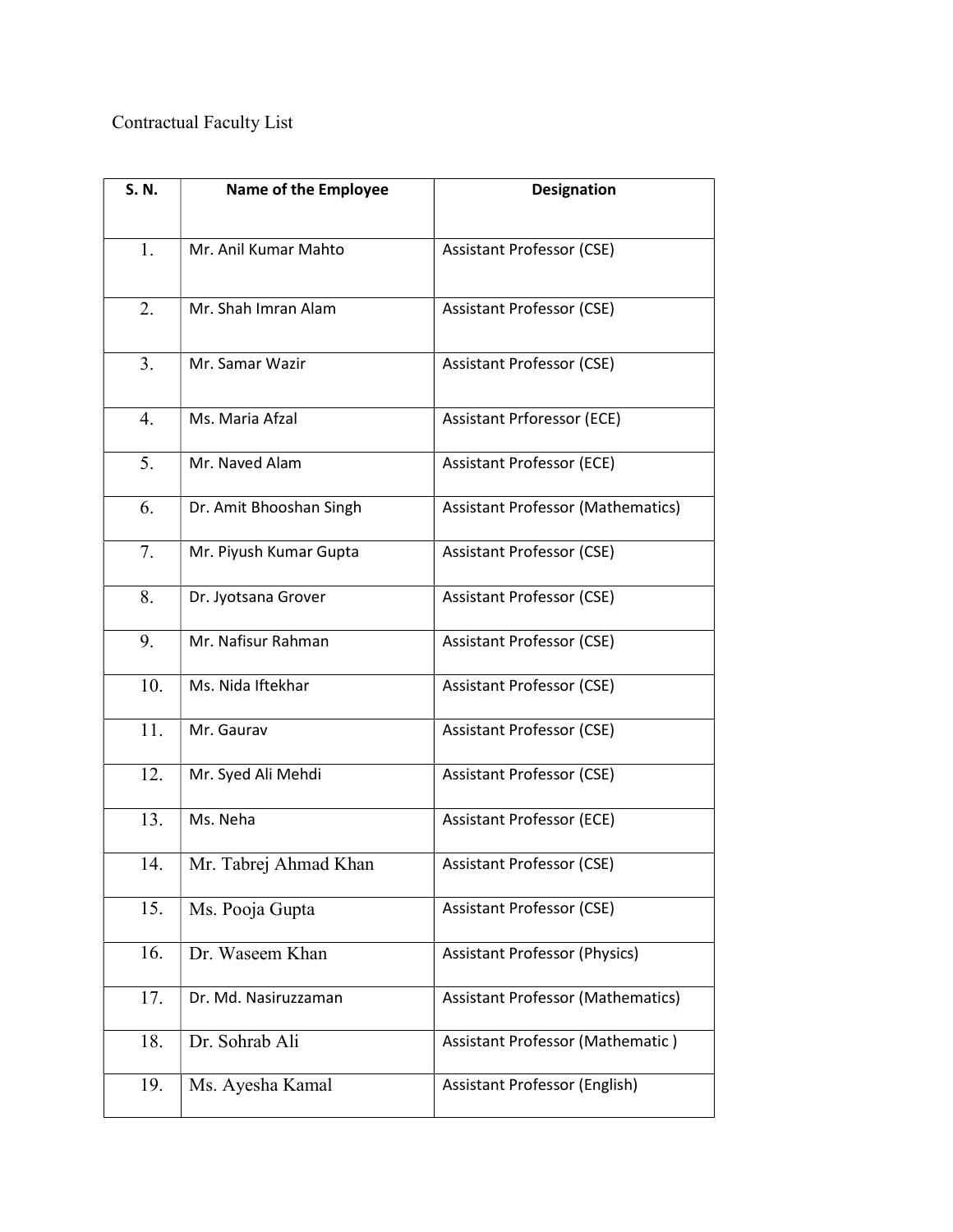| 20. | Ms. Taqdees Fatima         | Assistant Professor (English)           |
|-----|----------------------------|-----------------------------------------|
| 21. | Ms. Refia Wiquar           | <b>Assistant Professor (Management)</b> |
| 22. | Mr. Mohd. Shadab Alam      | <b>Assistant Professor (Mechanics)</b>  |
| 23. | Dr. Shahab Saquib Sohail   | <b>Assistant Professor (CSE)</b>        |
| 24. | Dr. Neha                   | <b>Assistant Professor (CSE)</b>        |
| 25. | Ms. Nahid Sami             | <b>Assistant Professor (CSE)</b>        |
| 26. | Ms. Samia Khan             | <b>Assistant Professor (ECE)</b>        |
| 27. | Mr. Md. Omair Ahmad        | Assistant Professor (ECE)               |
| 28. | Dr. Naseem Rao             | <b>Assistant Professor (ECE)</b>        |
| 29. | Dr. Shakeel Ahmad Siddiqui | <b>Assistant Professor (Management)</b> |
| 30. | Ms. Asfia Aziz             | Assistant Professor (CSE)               |

Number of faculty employed and left during last 3 years

Employed: 20

Left: 8

8. Profile of Vice Chancellor

Name: Professor Dr. Seyed Ehtesham Hasnain

Date of Birth: April 13, 1954

Unique ID:

Educational Qualification: Ph.D. (JNU, Delhi), D.Sc. (h.c.), D.Med.Sc. (h.c)

Work Experience: He is a Padma Shri and received Germany's Highest Civilian Award – The Order of Merit (Das Verdienstkreuz, 1.Klasse), from the President of Germany, equivalent of India's Bharat Ratna, the only Indian so far and one of the very few persons globally. The prestigious American Academy of Microbiology, USA elected him as Fellow. He was recently conferred with the ICMR's BR Ambedkar Award, the highest award for excellence in Biomedical research.

Hasnain was a Member (2004-2009, 2009-2014) of Science Advisory Council to the Prime Minister (SAC-PM) and was a Member of Scientific Advisory Committee to the Union Cabinet. He was Chairman of Biotech Advisory Council, Government of Andhra Pradesh for several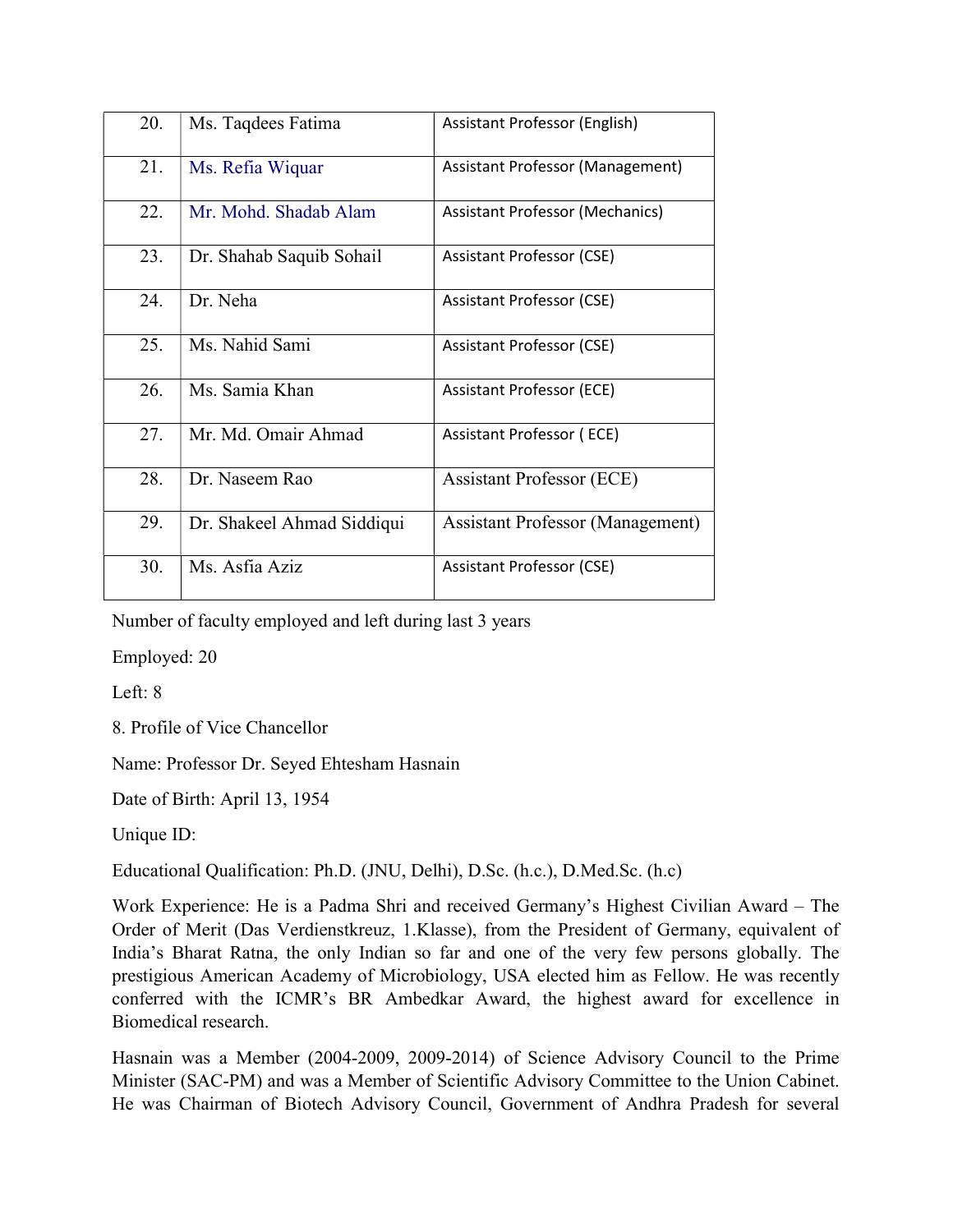years and a Member of Biotech Advisory Council of many other State Governments, including Gujarat.

He received Humboldt Research Prize (Alexander-von-Humboldt Foundation, Germany); the very exclusive Robert Koch Fellowship (the ONLY Indian so far), of the Robert Koch Institute, Berlin; is the first Indian elected as a Member of the German National Academy of Sciences Leopoldina and youngest to be elected as a Fellow of TWAS, Trieste.

Hasnain is also recipient of many prestigious Indian Awards such as G.D. Birla Award, Shanti Swarup Bhatnagar Prize, FICCI Award, J.C. Bose National Fellow Award, Ranbaxy Research Award, Goyal Award, Bhasin Award etc. and is an elected Fellow of all the major Science Academies of India (FNA, FASc, FNASc). He is a recipient of honorary Degrees from Universities in India and abroad and is the 3rd Indian (Dr APJ Abdul Kalam, 2009, Dr Amartya Sen, 2010) to receive an Honorary Doctorate (2011) from the Queen's University, UK.

Hasnain is a scientist, an institution builder, policy maker, and an administrator. He taught at Delhi University, worked at the National Institute of Immunology, New Delhi and was the first Director of Centre for DNA Fingerprinting and Diagnostics (CDFD), Govt of India and made CDFD a gold standard for DNA based crime investigations in the country.

As the Vice Chancellor of the prestigious University of Hyderabad, he made it the #1 University of India displacing JNU and DU for which the Prime Minister of India gave the PURSE Award.

Hasnain was the Chairman of the Academic Committee of the prestigious Post Graduate Institute of Medical Education and Research (PGI, Chandigarh) and Member of the PGI Institute Body and Governing Council and is a Member of the Research Advisory Committee of All India Institute of Medical Sciences (AIIMS), New Delhi. He is/was Member of the University Grants Commission (UGC); Governing Councils of Indian Institute of Advanced Studies, Shimla; Indian Institute of Science, Bangalore; IIM, Kozhikode; IISER-Bhopal and several other institutions; policy-making bodies of the Ministries of S&T, MHRD, Health and Defense. He is a member of the Board of Directors/Audit Committees/Remuneration Committees of a number of Companies.

He is well known internationally for his research on Mycobacterium tuberculosis, the TB causing bacterium, and has >250 publications in peer-reviewed journals of high impact, and >dozen patents globally. He has travelled widely in all the continents of the world and has given invited lectures at top Institutions such as Oxford, Cambridge (UK), Harvard, Yale, Stanford, Univ of California, Salk Inst (USA), Institute Pasteur (France), Max Planck Inst, Frei Univ, Koln Univ (Germany), NUS (Singapore), Univ of Canberra (Australia), China, Thailand, Brazil, Senegal, Iran, Saudi Arabia, Bangladesh, Canada, etc.

Professor Hasnain taught at the University of Delhi and after his return to India in 1987 joined the National Institute of Immunology (an Institute of the Ministry of Science and Technology, Govt. of India), and is currently an Invited Professor IIT Delhi where he teaches, has a laboratory and is currently supervising ~dozen PhD students

Research Guidance: Papers >250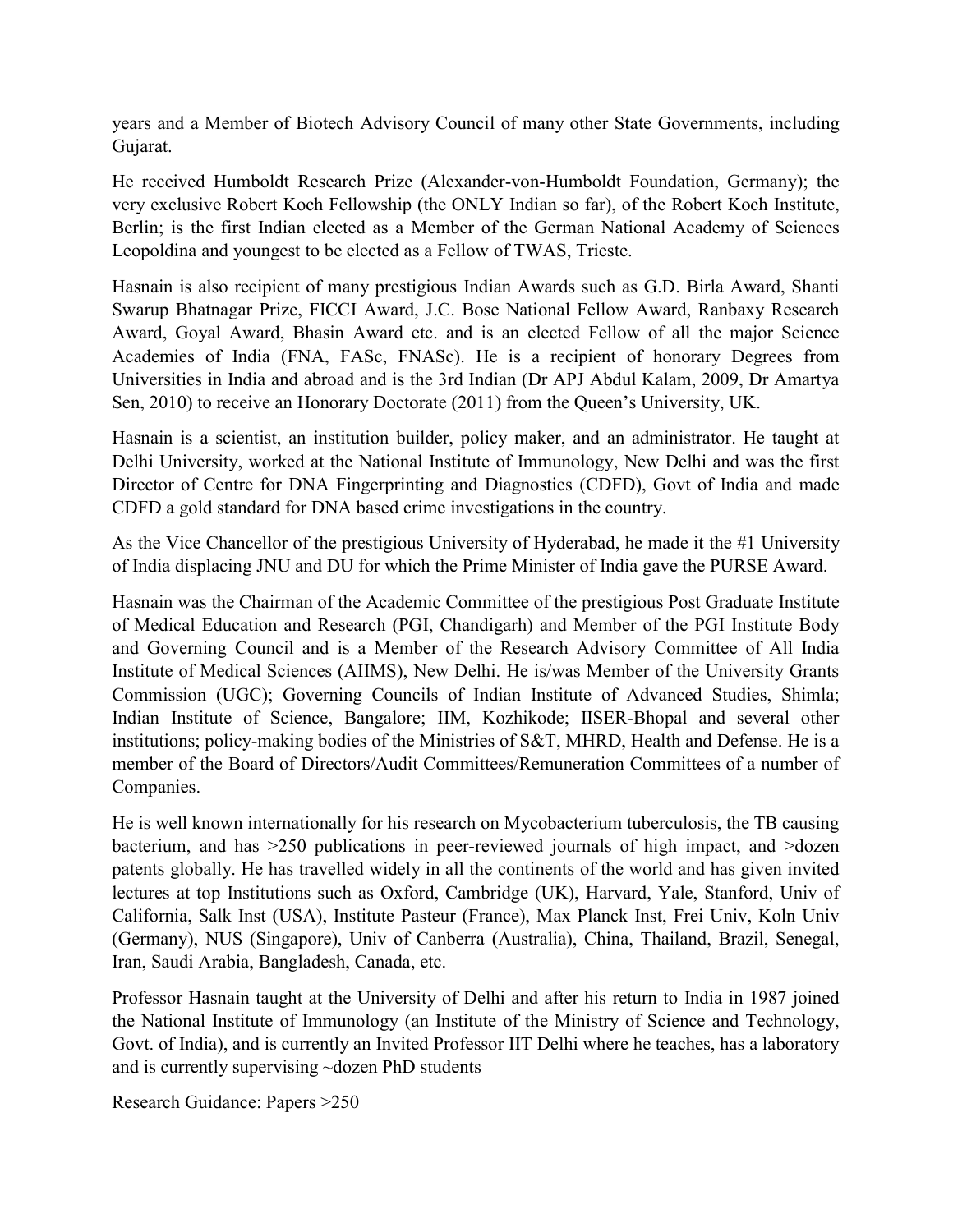Patents: More than 12

9. Fee

 $\Box$  Details of fee, as approved by State Fee Committee, for the Institution

 $\Box$  Time schedule for payment of fee for the entire programme

 $\Box$  No. of Fee waivers granted with amount and name of students

- $\Box$  Number of scholarship offered by the Institution, duration and amount
- $\Box$  Criteria for fee waivers/scholarship
- $\Box$  Estimated cost of Boarding and Lodging in Hostels

10. Admission

 $\Box$  Number of seats sanctioned with the year of approval

 $\Box$  Number of Students admitted under various categories each year in the last three years

 $\Box$  Number of applications received during last two years for admission under Management Quota and

number admitted

11. Admission Procedure

 $\Box$  Mention the admission test being followed, name and address of the Test Agency and its URL (website)

 $\Box$  Number of seats allotted to different Test Qualified candidate separately (AIEEE/ CET (State conducted test/ University tests/ CMAT/ GPAT)/ Association conducted test)

 $\Box$  Calendar for admission against Management/vacant seats:

 $\Box$  Last date of request for applications

 $\Box$  Last date of submission of applications

 $\Box$  Dates for announcing final results

 $\Box$  Release of admission list (main list and waiting list shall be announced on the same day)

 $\Box$  Date for acceptance by the candidate (time given shall in no case be less than 15 days)

 $\Box$  Last date for closing of admission

 $\Box$  Starting of the Academic session

 $\Box$  The waiting list shall be activated only on the expiry of date of main list

 $\Box$  The policy of refund of the fee, in case of withdrawal, shall be clearly notified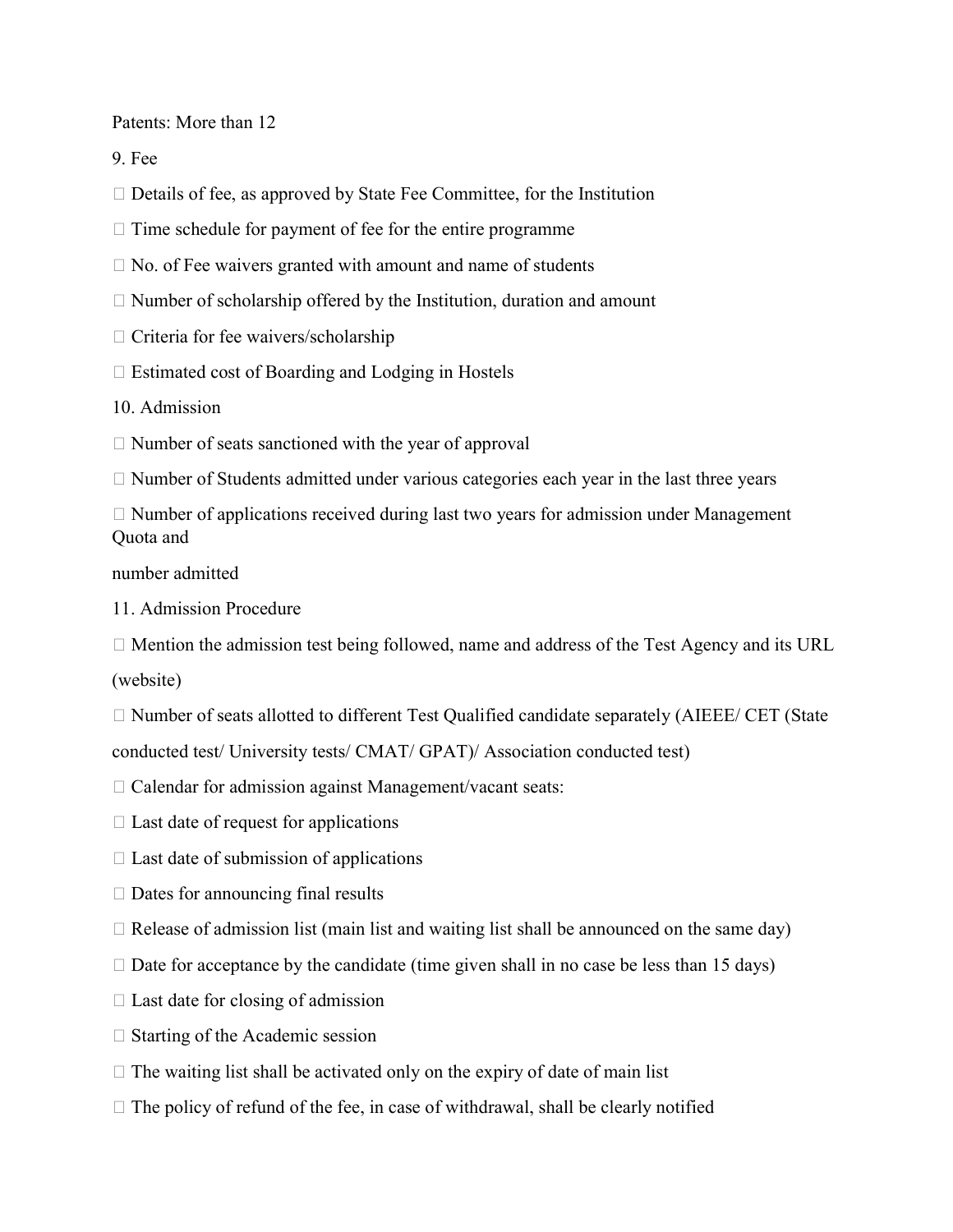12. Criteria and Weightages for Admission

 $\Box$  Describe each criterian with its respective weightages i.e. Admission Test, marks in qualifying examination etc.

 $\Box$  Mention the minimum level of acceptance, if any

 $\Box$  Mention the cut-off levels of percentage and percentile score of the candidates in the admission test

for the last three years

 $\Box$  Display marks scored in Test etc. and in aggregate for all candidates who were admitted

13. List of Applicants

 $\Box$  List of candidate whose applications have been received along with percentile/percentage score for

each of the qualifying examination in separate categories for open seats. List of candidate who have

applied along with percentage and percentile score for Management quota seats

14. Results of Admission Under Management seats/Vacant seats

 $\Box$  Composition of selection team for admission under Management Quota with the brief profile of

members (This information be made available in the public domain after the admission process is over)

 $\Box$  Score of the individual candidate admitted arranged in order or merit

 $\Box$  List of candidate who have been offered admission

 $\Box$  Waiting list of the candidate in order of merit to be operative from the last date of joining of the first list candidate

 $\Box$  List of the candidate who joined within the date, vacancy position in each category before operation

of waiting list

15. Information of Infrastructure and Other Resources Available

15. Information of Infrastructure and Other Resources Available

• Number of Class Rooms and size of each - 18 Rooms and 60 students each room

• Number of Tutorial rooms and size of each-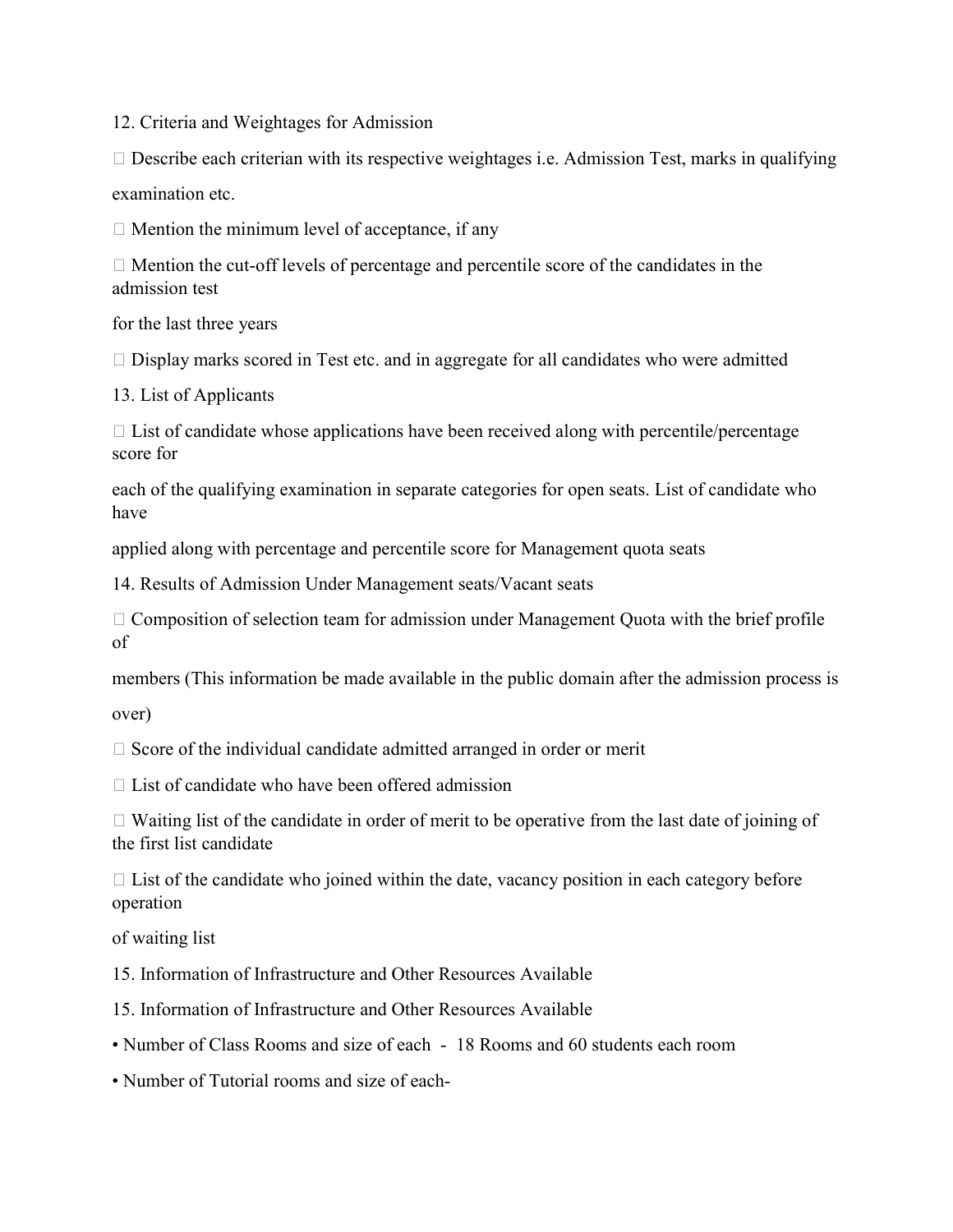- Number of Laboratories and size of each- 7 labs with 60 students
- Number of Drawing Halls with capacity of each
- Number of Computer Centres with capacity of each 120 students in 1 computer center
- Central Examination Facility, Number of rooms and capacity of each yes,18 and 60 students
- Barrier Free Built Environment for disabled and elderly persons yes
- Occupancy Certificate Available (attached)
- Fire and Safety Certificate Available (attached)
- Hostel Facilities- yes
- Library- yes
- Number of Library books/ Titles/ Journals available (program-wise) Attached
- List of online National/ International Journals subscribed Attached
- E- Library facilities yes
- Laboratory and Workshop attached
- List of Major Equipment/Facilities in each Laboratory/ Workshop list attached
- List of Experimental Setup in each Laboratory/ Workshop list attached
- Computing Facilities
- Internet Bandwidth 1GBPS
- Number and configuration of System 180+
- I5,8th Generation
- $2.4$  Ghz
- 8GB ram
- 1 TB HDD
- 19.5 Screen
- OS- Ubuntu 18.04 LTS
- Total number of system connected by LAN 180+
- Total number of system connected by WAN 180+
- Major software packages available- list attached
- Special purpose facilities available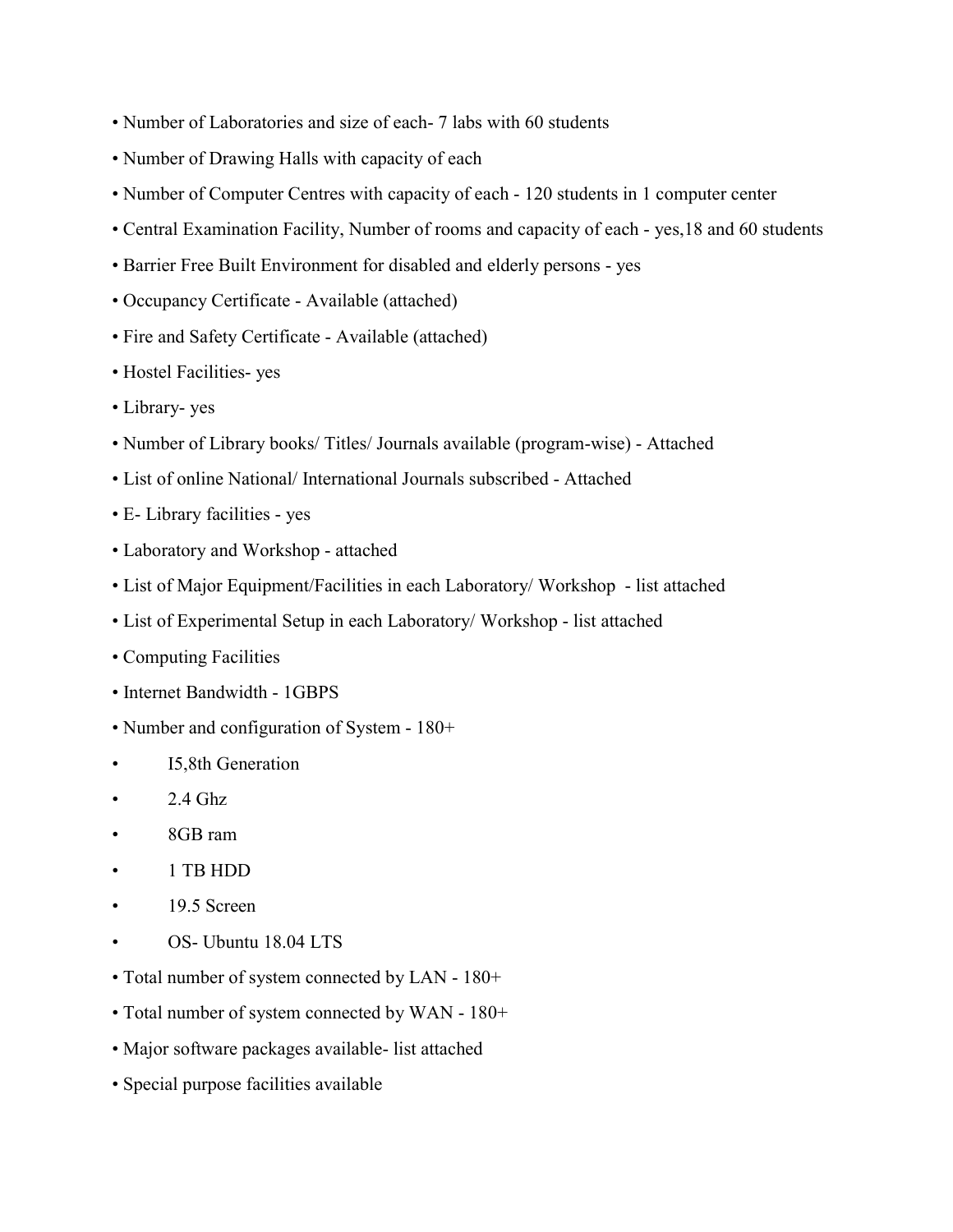- Innovation Cell yes
- Social Media Cell- yess

• Compliance of the National Academic Depository (NAD), applicable to PGCM/ PGDM Institutions

and University Departments

- List of facilities available
- Games and Sports Facilities yes
- Extra-Curricular Activities
- Soft Skill Development Facilities
- Teaching Learning Process As per Byelaws
- Curricula and syllabus for each of the programmers as approved by the University
- Academic Calendar of the University –
- Academic Time Table with the name of the Faculty members handling the Course
- Teaching Load of each Faculty List attached
- Internal Continuous Evaluation System and place yes
- Student's assessment of Faculty, System in place- yes
- For each Post Graduate Courses give the following:
- Title of the Course Btech(CSE),B.tech(ECE),MCA

Approval Process Handbook 2019-20

- 255
- Curricula and Syllabi- attached
- Laboratory facilities exclusive to the Post Graduate Course List attached
- Special Purpose
- Software, all design tools in case –

Ubuntu

MySQL

Apache Tomcat

Netbeans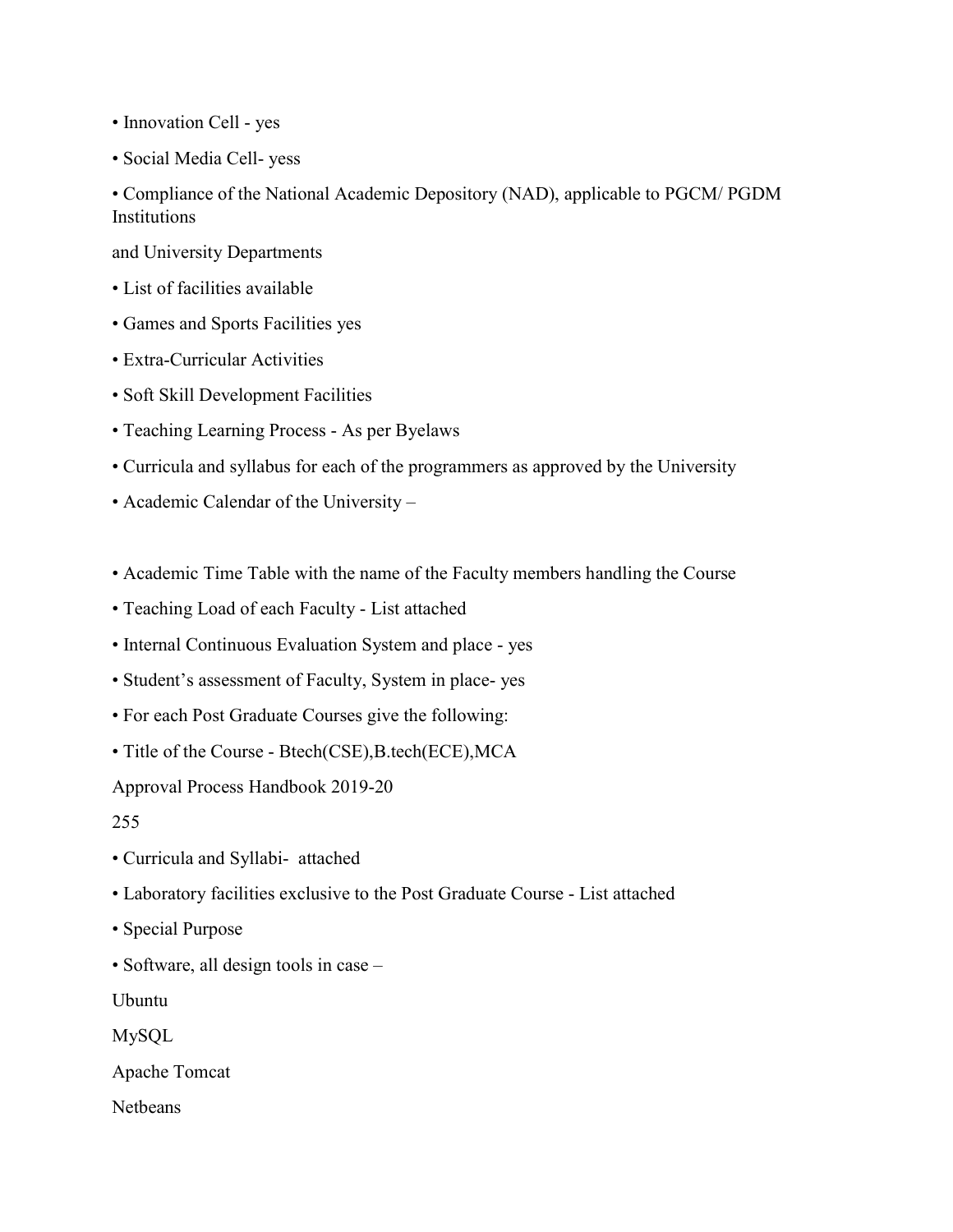Java

Weka

Hadoop

Python

**GCC** 

Cryptool

R

Grinder

• Academic Calendar and frame work -list attached

16. Enrollment of students in the last 3 years

2016- B.Tech (CSE)-101, B.Tech (ECE)-61, MCA-26

2017- B.Tech (CSE)-159, B.Tech (ECE)-116, MCA-38

2018- B.Tech (CSE)-175, B.Tech (ECE)-67, MCA-22

17. List of Research Projects/ Consultancy Works

 $\Box$  Number of Projects carried out, funding agency, Grant received

Number of Projects carried out, funding agency, Grant received – 03

| Principle Investigator | <b>Funding Agency</b> | Grant     |
|------------------------|-----------------------|-----------|
| Dr. Harleen Kaur       | <b>SERB</b>           | 10,78,000 |
| Dr. Harleen Kaur       | NCSTC-DST             | 13,37,500 |
| Dr. Harleen Kaur       | <b>SERB</b>           | 50,000    |

 $\Box$  Publications (if any) out of research in last three years out of masters projects - NONE

• Industry Linkage- No

• MoUs with Industries (minimum 3) - 05

18. LoA and subsequent EoA till the current Academic Year

Already uploaded on website

19. Accounted audited statement for the last three years

Yes

20. Best Practices adopted, if any